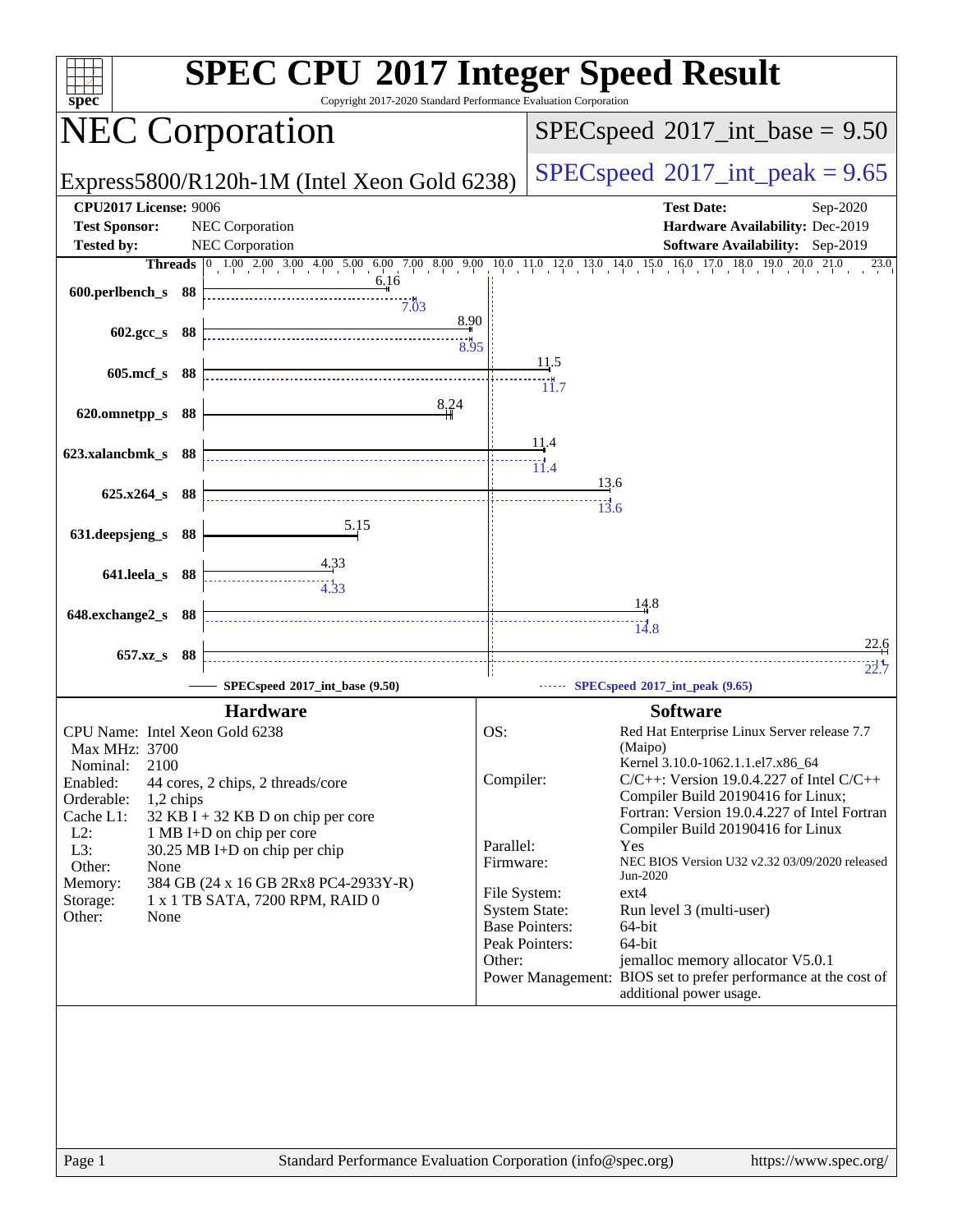

Copyright 2017-2020 Standard Performance Evaluation Corporation

## NEC Corporation

 $SPECspeed^{\circledcirc}2017\_int\_base = 9.50$  $SPECspeed^{\circledcirc}2017\_int\_base = 9.50$ 

Express5800/R120h-1M (Intel Xeon Gold 6238) [SPECspeed](http://www.spec.org/auto/cpu2017/Docs/result-fields.html#SPECspeed2017intpeak)®2017\_int\_peak =  $9.65$ 

**[Test Sponsor:](http://www.spec.org/auto/cpu2017/Docs/result-fields.html#TestSponsor)** NEC Corporation **[Hardware Availability:](http://www.spec.org/auto/cpu2017/Docs/result-fields.html#HardwareAvailability)** Dec-2019

**[CPU2017 License:](http://www.spec.org/auto/cpu2017/Docs/result-fields.html#CPU2017License)** 9006 **[Test Date:](http://www.spec.org/auto/cpu2017/Docs/result-fields.html#TestDate)** Sep-2020 **[Tested by:](http://www.spec.org/auto/cpu2017/Docs/result-fields.html#Testedby)** NEC Corporation **[Software Availability:](http://www.spec.org/auto/cpu2017/Docs/result-fields.html#SoftwareAvailability)** Sep-2019

#### **[Results Table](http://www.spec.org/auto/cpu2017/Docs/result-fields.html#ResultsTable)**

|                                     | <b>Base</b>    |                |       |                |       | <b>Peak</b>    |       |                |                |              |                |              |                |              |
|-------------------------------------|----------------|----------------|-------|----------------|-------|----------------|-------|----------------|----------------|--------------|----------------|--------------|----------------|--------------|
| <b>Benchmark</b>                    | <b>Threads</b> | <b>Seconds</b> | Ratio | <b>Seconds</b> | Ratio | <b>Seconds</b> | Ratio | <b>Threads</b> | <b>Seconds</b> | <b>Ratio</b> | <b>Seconds</b> | <b>Ratio</b> | <b>Seconds</b> | <b>Ratio</b> |
| $600.$ perlbench $\mathsf{S}$       | 88             | 290            | 6.12  | 288            | 6.16  | 287            | 6.18  | 88             | 254            | 6.99         | 253            | 7.03         | 250            | 7.09         |
| $602.\text{gcc}\_\text{s}$          | 88             | 449            | 8.87  | 447            | 8.90  | 445            | 8.95  | 88             | 445            | 8.95         | 449            | 8.88         | 444            | 8.96         |
| $605$ .mcf s                        | 88             | 408            | 11.6  | 409            | 11.5  | 409            | 11.5  | 88             | 403            | 11.7         | 406            | 11.6         | 403            | 11.7         |
| 620.omnetpp_s                       | 88             | 198            | 8.24  | 201            | 8.11  | 196            | 8.31  | 88             | 198            | 8.24         | 201            | 8.11         | 196            | 8.31         |
| 623.xalancbmk s                     | 88             | 125            | 11.4  | 125            | 11.4  | 124            | 11.4  | 88             | 125            | 11.4         | 124            | 11.4         | 124            | 11.4         |
| $625.x264$ s                        | 88             | 130            | 13.6  | 130            | 13.6  | 130            | 13.6  | 88             | 130            | 13.6         | 130            | 13.6         | 130            | 13.6         |
| 631.deepsjeng_s                     | 88             | 278            | 5.15  | 278            | 5.15  | 279            | 5.14  | 88             | 278            | 5.15         | 278            | 5.15         | 279            | 5.14         |
| 641.leela s                         | 88             | 395            | 4.32  | 394            | 4.33  | 394            | 4.33  | 88             | 394            | 4.33         | 394            | 4.33         | 394            | 4.33         |
| 648.exchange2_s                     | 88             | 199            | 14.8  | 200            | 14.7  | 199            | 14.8  | 88             | 199            | 14.8         | 199            | 14.8         | 199            | 14.8         |
| $657.xz$ s                          | 88             | 273            | 22.6  | 273            | 22.6  | 271            | 22.8  | 88             | 275            | 22.5         | 273            | 22.7         | 273            | 22.7         |
| $SPECspeed*2017$ int base =<br>9.50 |                |                |       |                |       |                |       |                |                |              |                |              |                |              |

**[SPECspeed](http://www.spec.org/auto/cpu2017/Docs/result-fields.html#SPECspeed2017intpeak)[2017\\_int\\_peak =](http://www.spec.org/auto/cpu2017/Docs/result-fields.html#SPECspeed2017intpeak) 9.65**

Results appear in the [order in which they were run.](http://www.spec.org/auto/cpu2017/Docs/result-fields.html#RunOrder) Bold underlined text [indicates a median measurement](http://www.spec.org/auto/cpu2017/Docs/result-fields.html#Median).

### **[Operating System Notes](http://www.spec.org/auto/cpu2017/Docs/result-fields.html#OperatingSystemNotes)**

Stack size set to unlimited using "ulimit -s unlimited"

### **[Environment Variables Notes](http://www.spec.org/auto/cpu2017/Docs/result-fields.html#EnvironmentVariablesNotes)**

Environment variables set by runcpu before the start of the run: KMP\_AFFINITY = "granularity=fine,scatter" LD\_LIBRARY\_PATH = "/home/cpu2017/lib/intel64:/home/cpu2017/je5.0.1-64" OMP\_STACKSIZE = "192M"

### **[General Notes](http://www.spec.org/auto/cpu2017/Docs/result-fields.html#GeneralNotes)**

 Binaries compiled on a system with 1x Intel Core i9-7900X CPU + 32GB RAM memory using Redhat Enterprise Linux 7.5 Transparent Huge Pages enabled by default Prior to runcpu invocation Filesystem page cache synced and cleared with: sync; echo 3 > /proc/sys/vm/drop\_caches

 NA: The test sponsor attests, as of date of publication, that CVE-2017-5754 (Meltdown) is mitigated in the system as tested and documented. Yes: The test sponsor attests, as of date of publication, that CVE-2017-5753 (Spectre variant 1) is mitigated in the system as tested and documented. Yes: The test sponsor attests, as of date of publication, that CVE-2017-5715 (Spectre variant 2) is mitigated in the system as tested and documented.

jemalloc, a general purpose malloc implementation

**(Continued on next page)**

| Page 2 | Standard Performance Evaluation Corporation (info@spec.org) | https://www.spec.org/ |
|--------|-------------------------------------------------------------|-----------------------|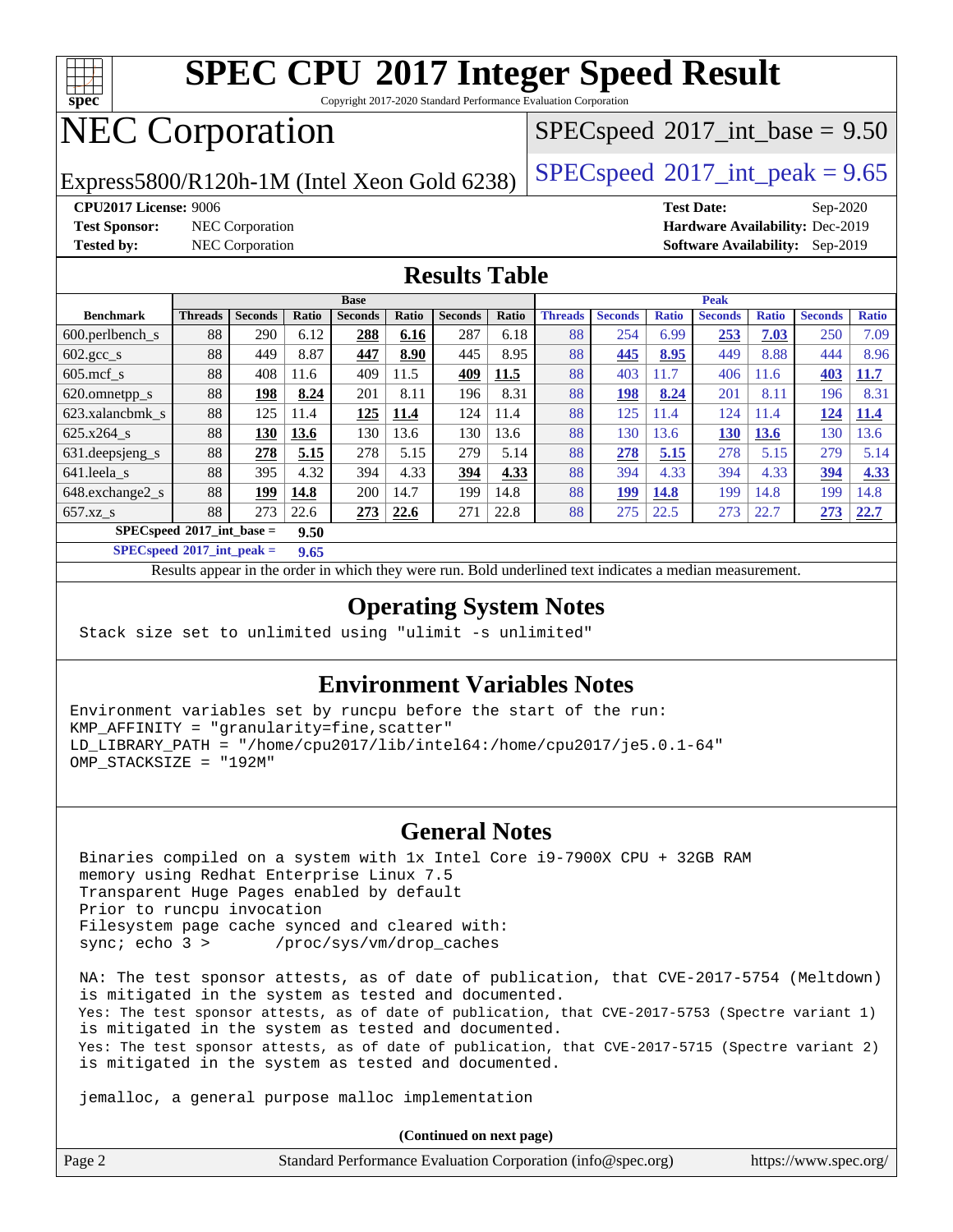

Copyright 2017-2020 Standard Performance Evaluation Corporation

## NEC Corporation

 $SPECspeed^{\circ}2017\_int\_base = 9.50$  $SPECspeed^{\circ}2017\_int\_base = 9.50$ 

Express5800/R120h-1M (Intel Xeon Gold 6238) [SPECspeed](http://www.spec.org/auto/cpu2017/Docs/result-fields.html#SPECspeed2017intpeak)<sup>®</sup>[2017\\_int\\_peak = 9](http://www.spec.org/auto/cpu2017/Docs/result-fields.html#SPECspeed2017intpeak).65

**[Test Sponsor:](http://www.spec.org/auto/cpu2017/Docs/result-fields.html#TestSponsor)** NEC Corporation **[Hardware Availability:](http://www.spec.org/auto/cpu2017/Docs/result-fields.html#HardwareAvailability)** Dec-2019 **[Tested by:](http://www.spec.org/auto/cpu2017/Docs/result-fields.html#Testedby)** NEC Corporation **[Software Availability:](http://www.spec.org/auto/cpu2017/Docs/result-fields.html#SoftwareAvailability)** Sep-2019

**[CPU2017 License:](http://www.spec.org/auto/cpu2017/Docs/result-fields.html#CPU2017License)** 9006 **[Test Date:](http://www.spec.org/auto/cpu2017/Docs/result-fields.html#TestDate)** Sep-2020

### **[General Notes \(Continued\)](http://www.spec.org/auto/cpu2017/Docs/result-fields.html#GeneralNotes)**

 built with the RedHat Enterprise 7.5, and the system compiler gcc 4.8.5 sources available from jemalloc.net or <https://github.com/jemalloc/jemalloc/releases>

### **[Platform Notes](http://www.spec.org/auto/cpu2017/Docs/result-fields.html#PlatformNotes)**

Page 3 Standard Performance Evaluation Corporation [\(info@spec.org\)](mailto:info@spec.org) <https://www.spec.org/> BIOS Settings: Thermal Configuration: Maximum Cooling Workload Profile: General Peak Frequency Compute Memory Patrol Scrubbing: Disabled LLC Dead Line Allocation: Disabled LLC Prefetch: Enabled Enhanced Processor Performance: Enabled Workload Profile: Custom Advanced Memory Protection: Advanced ECC Support NUMA Group Size Optimization: Flat Sysinfo program /home/cpu2017/bin/sysinfo Rev: r6365 of 2019-08-21 295195f888a3d7edb1e6e46a485a0011 running on r120h1m Sat Sep 26 21:10:13 2020 SUT (System Under Test) info as seen by some common utilities. For more information on this section, see <https://www.spec.org/cpu2017/Docs/config.html#sysinfo> From /proc/cpuinfo model name : Intel(R) Xeon(R) Gold 6238 CPU @ 2.10GHz 2 "physical id"s (chips) 88 "processors" cores, siblings (Caution: counting these is hw and system dependent. The following excerpts from /proc/cpuinfo might not be reliable. Use with caution.) cpu cores : 22 siblings : 44 physical 0: cores 0 1 2 3 4 5 8 9 10 11 12 16 17 18 19 20 21 24 25 26 27 28 physical 1: cores 0 1 2 3 4 5 8 9 10 11 12 16 17 18 19 20 21 24 25 26 27 28 From lscpu: Architecture: x86\_64 CPU op-mode(s): 32-bit, 64-bit Byte Order: Little Endian  $CPU(s):$  88 On-line CPU(s) list: 0-87 Thread(s) per core: 2 Core(s) per socket: 22 Socket(s): 2 NUMA node(s): 2 Vendor ID: GenuineIntel **(Continued on next page)**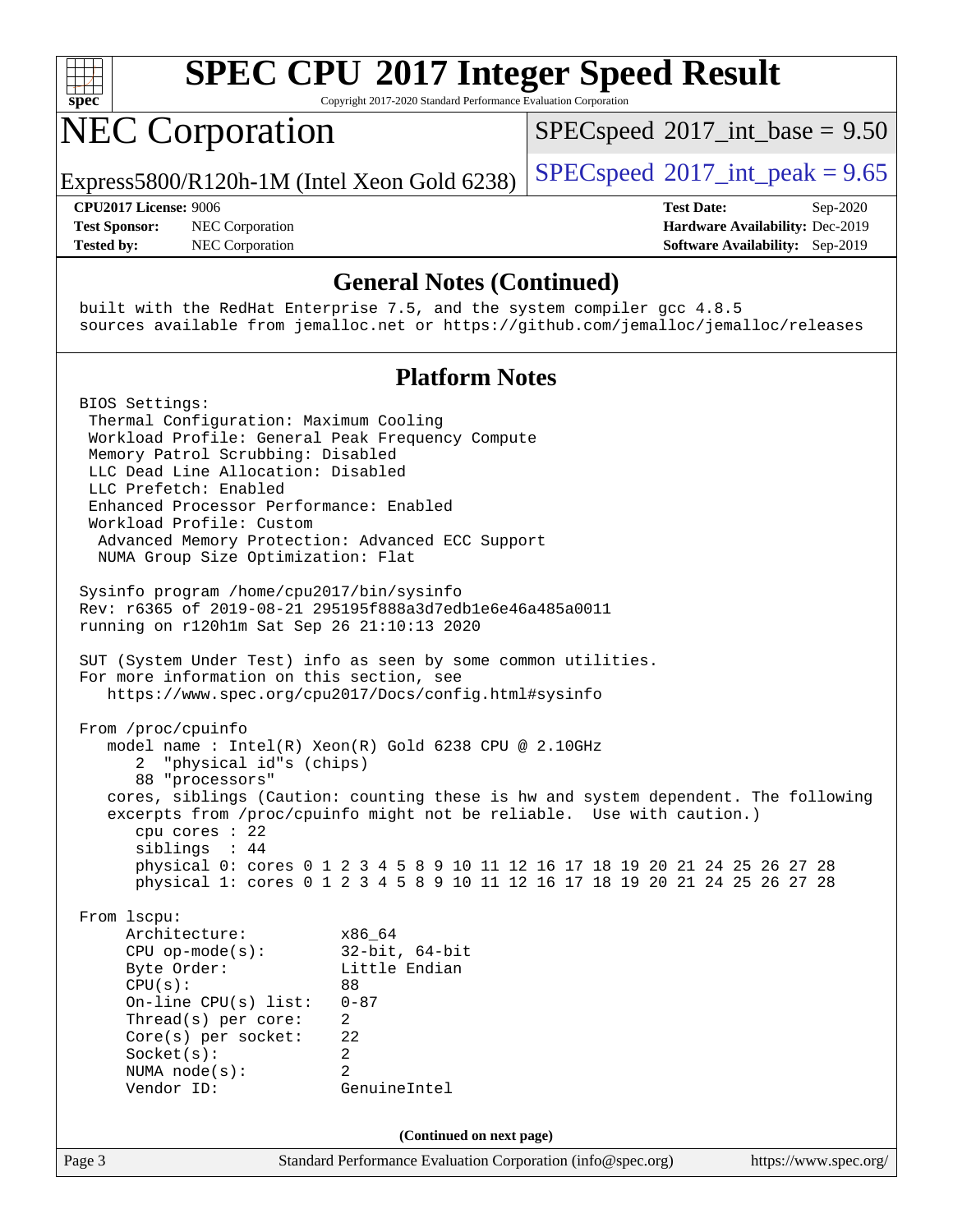

Copyright 2017-2020 Standard Performance Evaluation Corporation

## NEC Corporation

 $SPEC speed$ <sup>®</sup>[2017\\_int\\_base =](http://www.spec.org/auto/cpu2017/Docs/result-fields.html#SPECspeed2017intbase) 9.50

Express5800/R120h-1M (Intel Xeon Gold 6238) [SPECspeed](http://www.spec.org/auto/cpu2017/Docs/result-fields.html#SPECspeed2017intpeak)<sup>®</sup>[2017\\_int\\_peak = 9](http://www.spec.org/auto/cpu2017/Docs/result-fields.html#SPECspeed2017intpeak).65

**[Test Sponsor:](http://www.spec.org/auto/cpu2017/Docs/result-fields.html#TestSponsor)** NEC Corporation **[Hardware Availability:](http://www.spec.org/auto/cpu2017/Docs/result-fields.html#HardwareAvailability)** Dec-2019

**[CPU2017 License:](http://www.spec.org/auto/cpu2017/Docs/result-fields.html#CPU2017License)** 9006 **[Test Date:](http://www.spec.org/auto/cpu2017/Docs/result-fields.html#TestDate)** Sep-2020 **[Tested by:](http://www.spec.org/auto/cpu2017/Docs/result-fields.html#Testedby)** NEC Corporation **[Software Availability:](http://www.spec.org/auto/cpu2017/Docs/result-fields.html#SoftwareAvailability)** Sep-2019

#### **[Platform Notes \(Continued\)](http://www.spec.org/auto/cpu2017/Docs/result-fields.html#PlatformNotes)**

| CPU family:                                                                                                                                                                                                                                                                                                                      | 6                                                                                                                                                                                                                                                                                                                                     |  |  |  |
|----------------------------------------------------------------------------------------------------------------------------------------------------------------------------------------------------------------------------------------------------------------------------------------------------------------------------------|---------------------------------------------------------------------------------------------------------------------------------------------------------------------------------------------------------------------------------------------------------------------------------------------------------------------------------------|--|--|--|
| Model:<br>Model name:                                                                                                                                                                                                                                                                                                            | 85<br>$Intel(R) Xeon(R) Gold 6238 CPU @ 2.10GHz$                                                                                                                                                                                                                                                                                      |  |  |  |
| Stepping:                                                                                                                                                                                                                                                                                                                        | $7^{\circ}$                                                                                                                                                                                                                                                                                                                           |  |  |  |
| CPU MHz:                                                                                                                                                                                                                                                                                                                         | 2100.000                                                                                                                                                                                                                                                                                                                              |  |  |  |
| BogoMIPS:                                                                                                                                                                                                                                                                                                                        | 4200.00                                                                                                                                                                                                                                                                                                                               |  |  |  |
| Virtualization:                                                                                                                                                                                                                                                                                                                  | $VT - x$                                                                                                                                                                                                                                                                                                                              |  |  |  |
| L1d cache:                                                                                                                                                                                                                                                                                                                       | 32K                                                                                                                                                                                                                                                                                                                                   |  |  |  |
| Lli cache:                                                                                                                                                                                                                                                                                                                       | 32K                                                                                                                                                                                                                                                                                                                                   |  |  |  |
| L2 cache:                                                                                                                                                                                                                                                                                                                        | 1024K                                                                                                                                                                                                                                                                                                                                 |  |  |  |
| L3 cache:                                                                                                                                                                                                                                                                                                                        | 30976K                                                                                                                                                                                                                                                                                                                                |  |  |  |
| NUMA node0 $CPU(s): 0-21, 44-65$<br>NUMA nodel $CPU(s):$                                                                                                                                                                                                                                                                         | $22 - 43,66 - 87$                                                                                                                                                                                                                                                                                                                     |  |  |  |
| Flaqs:                                                                                                                                                                                                                                                                                                                           | fpu vme de pse tsc msr pae mce cx8 apic sep mtrr pge mca cmov                                                                                                                                                                                                                                                                         |  |  |  |
|                                                                                                                                                                                                                                                                                                                                  | pat pse36 clflush dts acpi mmx fxsr sse sse2 ss ht tm pbe syscall nx pdpelgb rdtscp                                                                                                                                                                                                                                                   |  |  |  |
|                                                                                                                                                                                                                                                                                                                                  | lm constant_tsc art arch_perfmon pebs bts rep_good nopl xtopology nonstop_tsc                                                                                                                                                                                                                                                         |  |  |  |
|                                                                                                                                                                                                                                                                                                                                  | aperfmperf eagerfpu pni pclmulqdq dtes64 monitor ds_cpl vmx smx est tm2 ssse3 sdbg                                                                                                                                                                                                                                                    |  |  |  |
|                                                                                                                                                                                                                                                                                                                                  | fma cx16 xtpr pdcm pcid dca sse4_1 sse4_2 x2apic movbe popcnt tsc_deadline_timer aes                                                                                                                                                                                                                                                  |  |  |  |
|                                                                                                                                                                                                                                                                                                                                  | xsave avx f16c rdrand lahf_lm abm 3dnowprefetch epb cat_13 cdp_13 invpcid_single                                                                                                                                                                                                                                                      |  |  |  |
|                                                                                                                                                                                                                                                                                                                                  | intel_ppin intel_pt ssbd mba ibrs ibpb stibp ibrs_enhanced tpr_shadow vnmi                                                                                                                                                                                                                                                            |  |  |  |
|                                                                                                                                                                                                                                                                                                                                  | flexpriority ept vpid fsgsbase tsc_adjust bmil hle avx2 smep bmi2 erms invpcid rtm                                                                                                                                                                                                                                                    |  |  |  |
|                                                                                                                                                                                                                                                                                                                                  | cqm mpx rdt_a avx512f avx512dq rdseed adx smap clflushopt clwb avx512cd avx512bw                                                                                                                                                                                                                                                      |  |  |  |
|                                                                                                                                                                                                                                                                                                                                  | avx512vl xsaveopt xsavec xgetbvl cqm_llc cqm_occup_llc cqm_mbm_total cqm_mbm_local<br>dtherm ida arat pln pts pku ospke avx512_vnni md_clear spec_ctrl intel_stibp                                                                                                                                                                    |  |  |  |
| flush_l1d arch_capabilities                                                                                                                                                                                                                                                                                                      |                                                                                                                                                                                                                                                                                                                                       |  |  |  |
| /proc/cpuinfo cache data<br>cache size : 30976 KB<br>physical chip.<br>$available: 2 nodes (0-1)$<br>50 51 52 53 54 55 56 57 58 59 60 61 62 63 64 65<br>node 0 size: 196264 MB<br>node 0 free: 191473 MB<br>node 1 size: 196607 MB<br>node 1 free: 192047 MB<br>node distances:<br>node<br>$\overline{0}$<br>1<br>0:<br>21<br>10 | From numactl --hardware WARNING: a numactl 'node' might or might not correspond to a<br>node 0 cpus: 0 1 2 3 4 5 6 7 8 9 10 11 12 13 14 15 16 17 18 19 20 21 44 45 46 47 48 49<br>node 1 cpus: 22 23 24 25 26 27 28 29 30 31 32 33 34 35 36 37 38 39 40 41 42 43 66 67 68<br>69 70 71 72 73 74 75 76 77 78 79 80 81 82 83 84 85 86 87 |  |  |  |
| 10<br>1:<br>21                                                                                                                                                                                                                                                                                                                   |                                                                                                                                                                                                                                                                                                                                       |  |  |  |
|                                                                                                                                                                                                                                                                                                                                  |                                                                                                                                                                                                                                                                                                                                       |  |  |  |
| From /proc/meminfo<br>MemTotal:<br>395915596 kB                                                                                                                                                                                                                                                                                  |                                                                                                                                                                                                                                                                                                                                       |  |  |  |
|                                                                                                                                                                                                                                                                                                                                  |                                                                                                                                                                                                                                                                                                                                       |  |  |  |
| (Continued on next page)                                                                                                                                                                                                                                                                                                         |                                                                                                                                                                                                                                                                                                                                       |  |  |  |
|                                                                                                                                                                                                                                                                                                                                  |                                                                                                                                                                                                                                                                                                                                       |  |  |  |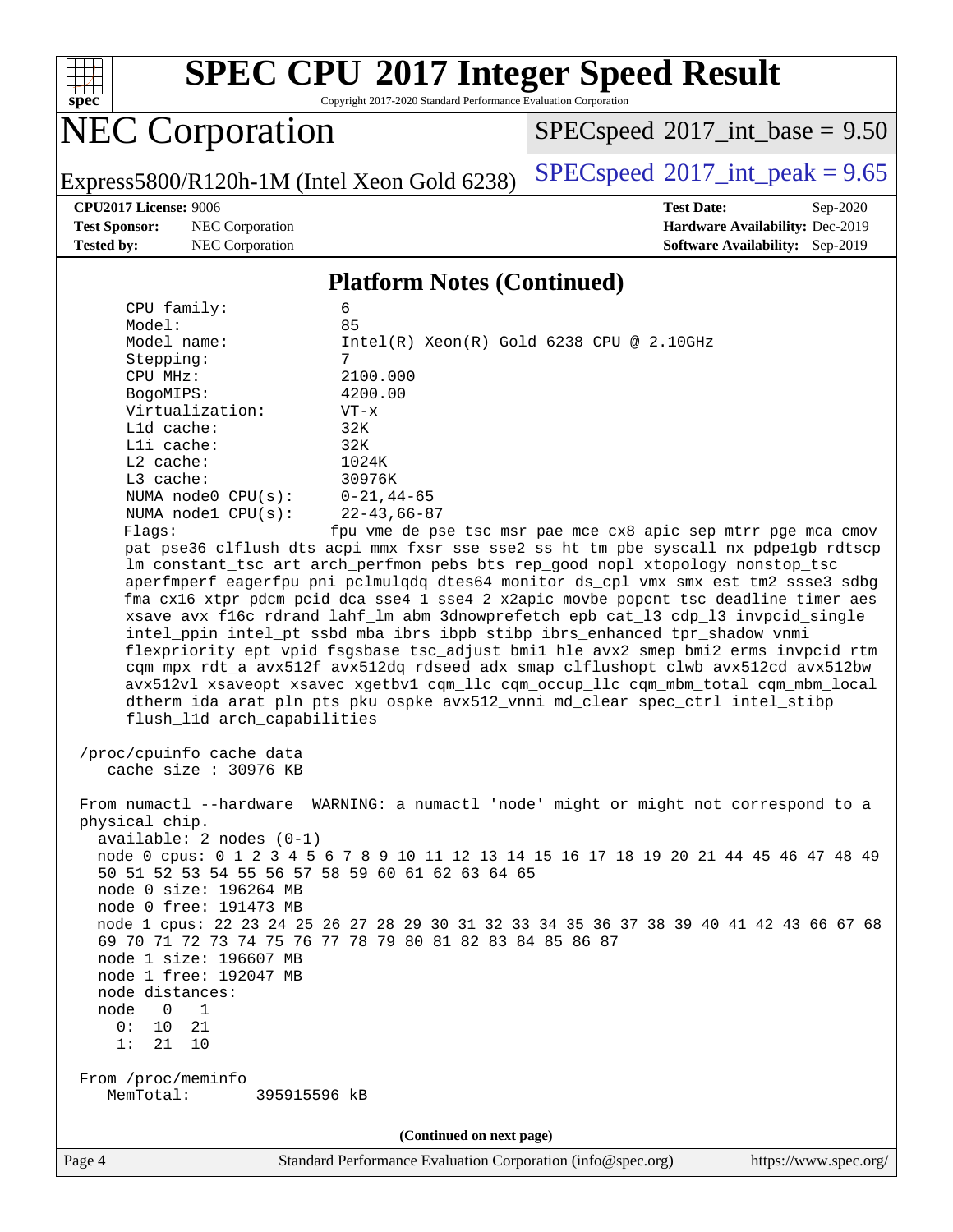

Copyright 2017-2020 Standard Performance Evaluation Corporation

### NEC Corporation

 $SPECspeed^{\circ}2017\_int\_base = 9.50$  $SPECspeed^{\circ}2017\_int\_base = 9.50$ 

Express5800/R120h-1M (Intel Xeon Gold 6238) [SPECspeed](http://www.spec.org/auto/cpu2017/Docs/result-fields.html#SPECspeed2017intpeak)<sup>®</sup>[2017\\_int\\_peak = 9](http://www.spec.org/auto/cpu2017/Docs/result-fields.html#SPECspeed2017intpeak).65

**[Test Sponsor:](http://www.spec.org/auto/cpu2017/Docs/result-fields.html#TestSponsor)** NEC Corporation **[Hardware Availability:](http://www.spec.org/auto/cpu2017/Docs/result-fields.html#HardwareAvailability)** Dec-2019 **[Tested by:](http://www.spec.org/auto/cpu2017/Docs/result-fields.html#Testedby)** NEC Corporation **[Software Availability:](http://www.spec.org/auto/cpu2017/Docs/result-fields.html#SoftwareAvailability)** Sep-2019

**[CPU2017 License:](http://www.spec.org/auto/cpu2017/Docs/result-fields.html#CPU2017License)** 9006 **[Test Date:](http://www.spec.org/auto/cpu2017/Docs/result-fields.html#TestDate)** Sep-2020

#### **[Platform Notes \(Continued\)](http://www.spec.org/auto/cpu2017/Docs/result-fields.html#PlatformNotes)**

 HugePages\_Total: 0 Hugepagesize: 2048 kB From /etc/\*release\* /etc/\*version\* os-release: NAME="Red Hat Enterprise Linux Server" VERSION="7.7 (Maipo)" ID="rhel" ID\_LIKE="fedora" VARIANT="Server" VARIANT\_ID="server" VERSION\_ID="7.7" PRETTY\_NAME="Red Hat Enterprise Linux Server 7.7 (Maipo)" redhat-release: Red Hat Enterprise Linux Server release 7.7 (Maipo) system-release: Red Hat Enterprise Linux Server release 7.7 (Maipo) system-release-cpe: cpe:/o:redhat:enterprise\_linux:7.7:ga:server uname -a: Linux r120h1m 3.10.0-1062.1.1.el7.x86\_64 #1 SMP Tue Aug 13 18:39:59 UTC 2019 x86\_64 x86\_64 x86\_64 GNU/Linux Kernel self-reported vulnerability status: CVE-2018-3620 (L1 Terminal Fault): Not affected Microarchitectural Data Sampling: Not affected CVE-2017-5754 (Meltdown): Not affected CVE-2018-3639 (Speculative Store Bypass): Mitigation: Speculative Store Bypass disabled via prctl and seccomp CVE-2017-5753 (Spectre variant 1): Mitigation: Load fences, usercopy/swapgs barriers and \_\_user pointer sanitization CVE-2017-5715 (Spectre variant 2): Mitigation: Full retpoline, IBPB run-level 3 Sep 26 21:04 SPEC is set to: /home/cpu2017 Filesystem Type Size Used Avail Use% Mounted on /dev/sda3 ext4 908G 183G 680G 22% / From /sys/devices/virtual/dmi/id BIOS: NEC U32 03/09/2020 Vendor: NEC Product: Express5800/R120h-1M Serial: JPN0084094 Additional information from dmidecode follows. WARNING: Use caution when you interpret this section. The 'dmidecode' program reads system data which is "intended to allow hardware to be accurately determined", but the intent may not be met, as there are **(Continued on next page)**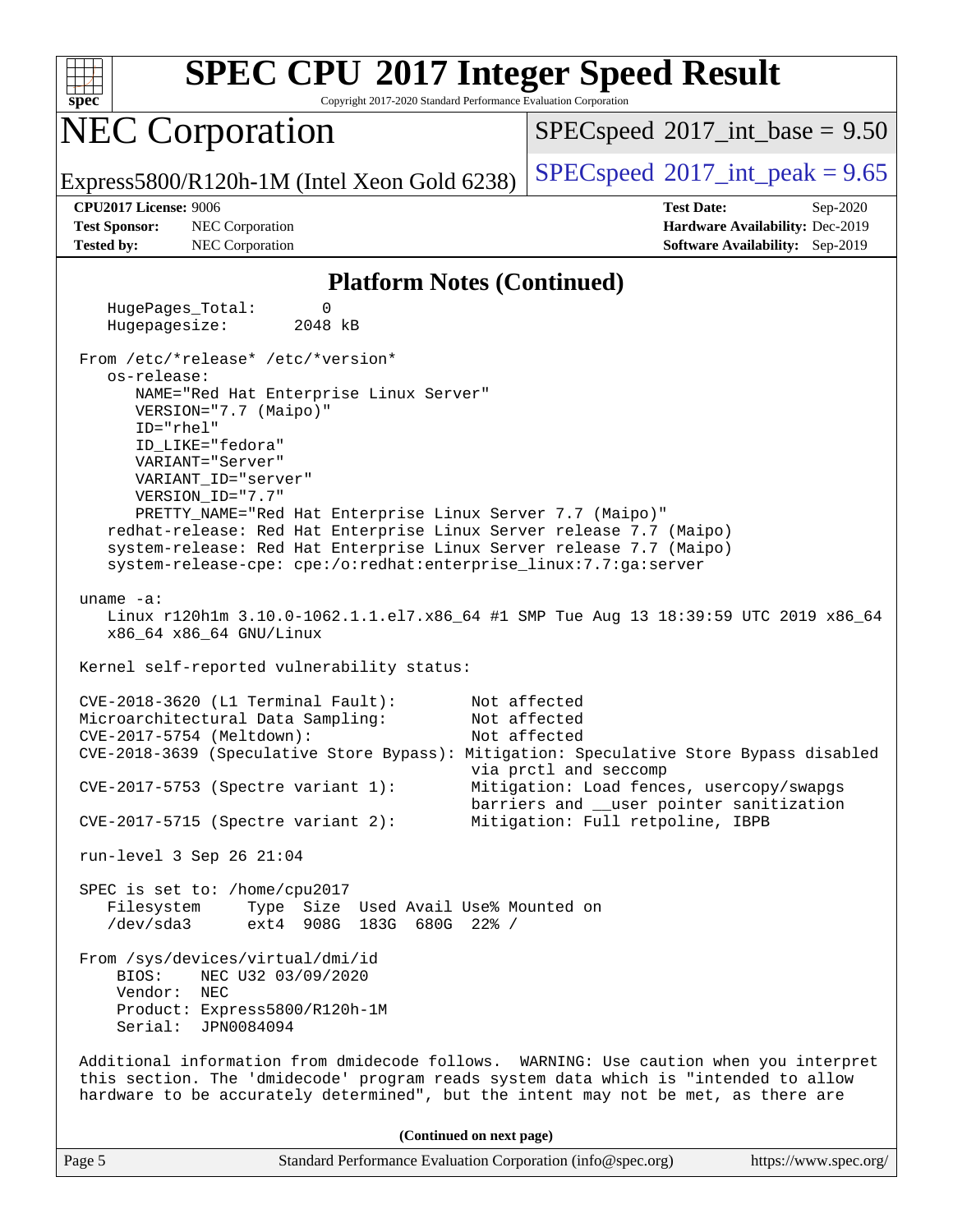

Copyright 2017-2020 Standard Performance Evaluation Corporation

### NEC Corporation

 $SPECspeed^{\circledcirc}2017\_int\_base = 9.50$  $SPECspeed^{\circledcirc}2017\_int\_base = 9.50$ 

Express5800/R120h-1M (Intel Xeon Gold 6238) [SPECspeed](http://www.spec.org/auto/cpu2017/Docs/result-fields.html#SPECspeed2017intpeak)®2017\_int\_peak =  $9.65$ 

**[Test Sponsor:](http://www.spec.org/auto/cpu2017/Docs/result-fields.html#TestSponsor)** NEC Corporation **[Hardware Availability:](http://www.spec.org/auto/cpu2017/Docs/result-fields.html#HardwareAvailability)** Dec-2019 **[Tested by:](http://www.spec.org/auto/cpu2017/Docs/result-fields.html#Testedby)** NEC Corporation **[Software Availability:](http://www.spec.org/auto/cpu2017/Docs/result-fields.html#SoftwareAvailability)** Sep-2019

**[CPU2017 License:](http://www.spec.org/auto/cpu2017/Docs/result-fields.html#CPU2017License)** 9006 **[Test Date:](http://www.spec.org/auto/cpu2017/Docs/result-fields.html#TestDate)** Sep-2020

#### **[Platform Notes \(Continued\)](http://www.spec.org/auto/cpu2017/Docs/result-fields.html#PlatformNotes)**

 frequent changes to hardware, firmware, and the "DMTF SMBIOS" standard. Memory: 24x HPE P03050-091 16 GB 2 rank 2933

(End of data from sysinfo program)

### **[Compiler Version Notes](http://www.spec.org/auto/cpu2017/Docs/result-fields.html#CompilerVersionNotes)**

============================================================================== C | 600.perlbench\_s(base, peak) 602.gcc\_s(base, peak) 605.mcf\_s(base, | peak) 625.x264\_s(base, peak) 657.xz\_s(base, peak) ------------------------------------------------------------------------------

Intel(R) C Intel(R) 64 Compiler for applications running on Intel(R) 64, Version 19.0.4.227 Build 20190416

Copyright (C) 1985-2019 Intel Corporation. All rights reserved. ------------------------------------------------------------------------------

==============================================================================

C++ | 620.omnetpp\_s(base, peak) 623.xalancbmk\_s(base, peak) | 631.deepsjeng\_s(base, peak) 641.leela\_s(base, peak) ------------------------------------------------------------------------------

Intel(R)  $C++$  Intel(R) 64 Compiler for applications running on Intel(R) 64,

Version 19.0.4.227 Build 20190416

Copyright (C) 1985-2019 Intel Corporation. All rights reserved. ------------------------------------------------------------------------------

==============================================================================

Fortran | 648.exchange2\_s(base, peak)

------------------------------------------------------------------------------ Intel(R) Fortran Intel(R) 64 Compiler for applications running on Intel(R)

64, Version 19.0.4.227 Build 20190416

Copyright (C) 1985-2019 Intel Corporation. All rights reserved. ------------------------------------------------------------------------------

### **[Base Compiler Invocation](http://www.spec.org/auto/cpu2017/Docs/result-fields.html#BaseCompilerInvocation)**

[C benchmarks](http://www.spec.org/auto/cpu2017/Docs/result-fields.html#Cbenchmarks): [icc -m64 -std=c11](http://www.spec.org/cpu2017/results/res2020q4/cpu2017-20200928-24119.flags.html#user_CCbase_intel_icc_64bit_c11_33ee0cdaae7deeeab2a9725423ba97205ce30f63b9926c2519791662299b76a0318f32ddfffdc46587804de3178b4f9328c46fa7c2b0cd779d7a61945c91cd35)

[C++ benchmarks:](http://www.spec.org/auto/cpu2017/Docs/result-fields.html#CXXbenchmarks) [icpc -m64](http://www.spec.org/cpu2017/results/res2020q4/cpu2017-20200928-24119.flags.html#user_CXXbase_intel_icpc_64bit_4ecb2543ae3f1412ef961e0650ca070fec7b7afdcd6ed48761b84423119d1bf6bdf5cad15b44d48e7256388bc77273b966e5eb805aefd121eb22e9299b2ec9d9)

[Fortran benchmarks](http://www.spec.org/auto/cpu2017/Docs/result-fields.html#Fortranbenchmarks): [ifort -m64](http://www.spec.org/cpu2017/results/res2020q4/cpu2017-20200928-24119.flags.html#user_FCbase_intel_ifort_64bit_24f2bb282fbaeffd6157abe4f878425411749daecae9a33200eee2bee2fe76f3b89351d69a8130dd5949958ce389cf37ff59a95e7a40d588e8d3a57e0c3fd751)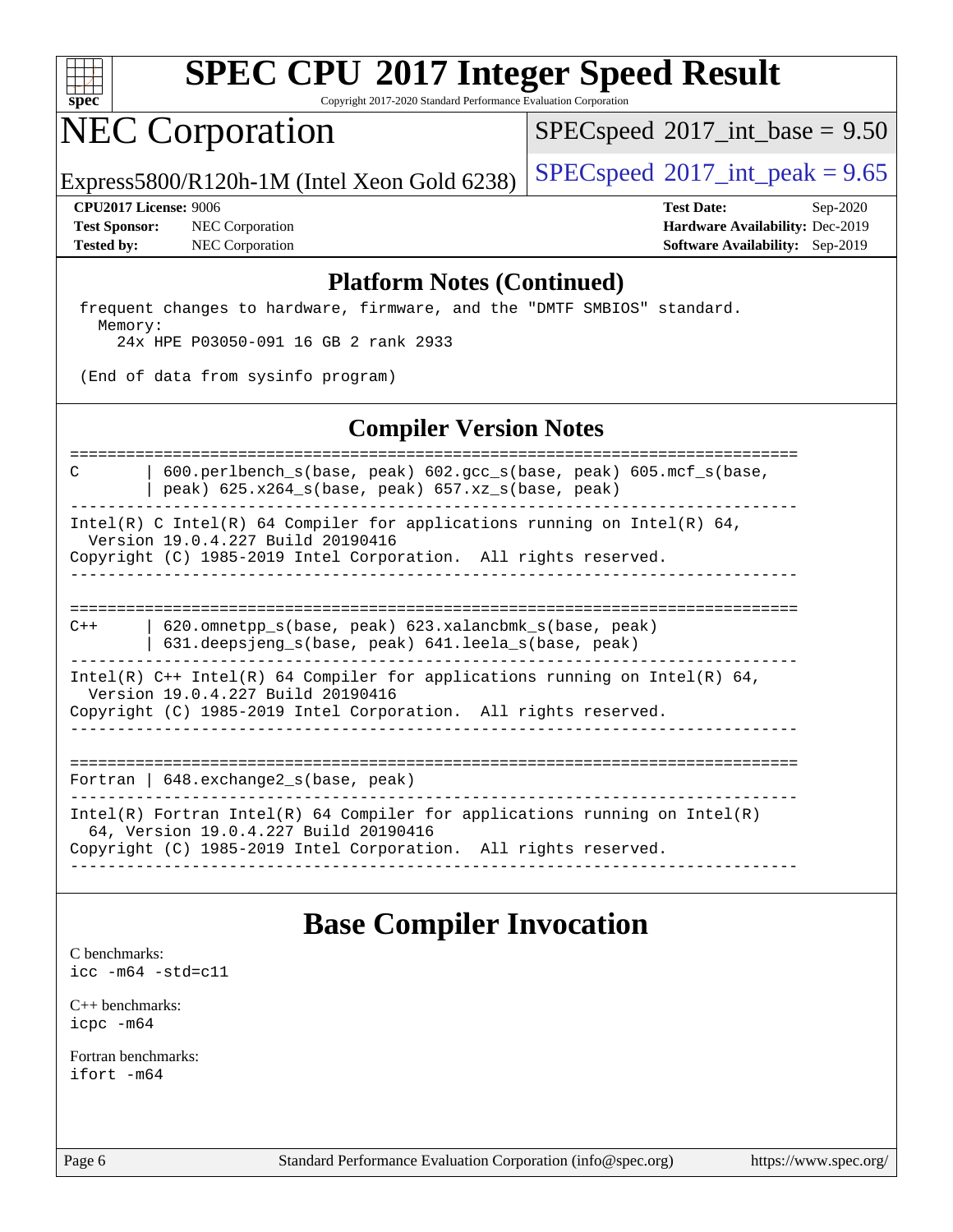

Copyright 2017-2020 Standard Performance Evaluation Corporation

## NEC Corporation

 $SPECspeed^{\circ}2017\_int\_base = 9.50$  $SPECspeed^{\circ}2017\_int\_base = 9.50$ 

Express5800/R120h-1M (Intel Xeon Gold 6238) [SPECspeed](http://www.spec.org/auto/cpu2017/Docs/result-fields.html#SPECspeed2017intpeak)<sup>®</sup>[2017\\_int\\_peak = 9](http://www.spec.org/auto/cpu2017/Docs/result-fields.html#SPECspeed2017intpeak).65

**[Test Sponsor:](http://www.spec.org/auto/cpu2017/Docs/result-fields.html#TestSponsor)** NEC Corporation **[Hardware Availability:](http://www.spec.org/auto/cpu2017/Docs/result-fields.html#HardwareAvailability)** Dec-2019

**[CPU2017 License:](http://www.spec.org/auto/cpu2017/Docs/result-fields.html#CPU2017License)** 9006 **[Test Date:](http://www.spec.org/auto/cpu2017/Docs/result-fields.html#TestDate)** Sep-2020 **[Tested by:](http://www.spec.org/auto/cpu2017/Docs/result-fields.html#Testedby)** NEC Corporation **[Software Availability:](http://www.spec.org/auto/cpu2017/Docs/result-fields.html#SoftwareAvailability)** Sep-2019

### **[Base Portability Flags](http://www.spec.org/auto/cpu2017/Docs/result-fields.html#BasePortabilityFlags)**

 600.perlbench\_s: [-DSPEC\\_LP64](http://www.spec.org/cpu2017/results/res2020q4/cpu2017-20200928-24119.flags.html#b600.perlbench_s_basePORTABILITY_DSPEC_LP64) [-DSPEC\\_LINUX\\_X64](http://www.spec.org/cpu2017/results/res2020q4/cpu2017-20200928-24119.flags.html#b600.perlbench_s_baseCPORTABILITY_DSPEC_LINUX_X64) 602.gcc\_s: [-DSPEC\\_LP64](http://www.spec.org/cpu2017/results/res2020q4/cpu2017-20200928-24119.flags.html#suite_basePORTABILITY602_gcc_s_DSPEC_LP64) 605.mcf\_s: [-DSPEC\\_LP64](http://www.spec.org/cpu2017/results/res2020q4/cpu2017-20200928-24119.flags.html#suite_basePORTABILITY605_mcf_s_DSPEC_LP64) 620.omnetpp\_s: [-DSPEC\\_LP64](http://www.spec.org/cpu2017/results/res2020q4/cpu2017-20200928-24119.flags.html#suite_basePORTABILITY620_omnetpp_s_DSPEC_LP64) 623.xalancbmk\_s: [-DSPEC\\_LP64](http://www.spec.org/cpu2017/results/res2020q4/cpu2017-20200928-24119.flags.html#suite_basePORTABILITY623_xalancbmk_s_DSPEC_LP64) [-DSPEC\\_LINUX](http://www.spec.org/cpu2017/results/res2020q4/cpu2017-20200928-24119.flags.html#b623.xalancbmk_s_baseCXXPORTABILITY_DSPEC_LINUX) 625.x264\_s: [-DSPEC\\_LP64](http://www.spec.org/cpu2017/results/res2020q4/cpu2017-20200928-24119.flags.html#suite_basePORTABILITY625_x264_s_DSPEC_LP64) 631.deepsjeng\_s: [-DSPEC\\_LP64](http://www.spec.org/cpu2017/results/res2020q4/cpu2017-20200928-24119.flags.html#suite_basePORTABILITY631_deepsjeng_s_DSPEC_LP64) 641.leela\_s: [-DSPEC\\_LP64](http://www.spec.org/cpu2017/results/res2020q4/cpu2017-20200928-24119.flags.html#suite_basePORTABILITY641_leela_s_DSPEC_LP64) 648.exchange2\_s: [-DSPEC\\_LP64](http://www.spec.org/cpu2017/results/res2020q4/cpu2017-20200928-24119.flags.html#suite_basePORTABILITY648_exchange2_s_DSPEC_LP64) 657.xz\_s: [-DSPEC\\_LP64](http://www.spec.org/cpu2017/results/res2020q4/cpu2017-20200928-24119.flags.html#suite_basePORTABILITY657_xz_s_DSPEC_LP64)

### **[Base Optimization Flags](http://www.spec.org/auto/cpu2017/Docs/result-fields.html#BaseOptimizationFlags)**

#### [C benchmarks](http://www.spec.org/auto/cpu2017/Docs/result-fields.html#Cbenchmarks):

[-Wl,-z,muldefs](http://www.spec.org/cpu2017/results/res2020q4/cpu2017-20200928-24119.flags.html#user_CCbase_link_force_multiple1_b4cbdb97b34bdee9ceefcfe54f4c8ea74255f0b02a4b23e853cdb0e18eb4525ac79b5a88067c842dd0ee6996c24547a27a4b99331201badda8798ef8a743f577) [-xCORE-AVX512](http://www.spec.org/cpu2017/results/res2020q4/cpu2017-20200928-24119.flags.html#user_CCbase_f-xCORE-AVX512) [-ipo](http://www.spec.org/cpu2017/results/res2020q4/cpu2017-20200928-24119.flags.html#user_CCbase_f-ipo) [-O3](http://www.spec.org/cpu2017/results/res2020q4/cpu2017-20200928-24119.flags.html#user_CCbase_f-O3) [-no-prec-div](http://www.spec.org/cpu2017/results/res2020q4/cpu2017-20200928-24119.flags.html#user_CCbase_f-no-prec-div) [-qopt-mem-layout-trans=4](http://www.spec.org/cpu2017/results/res2020q4/cpu2017-20200928-24119.flags.html#user_CCbase_f-qopt-mem-layout-trans_fa39e755916c150a61361b7846f310bcdf6f04e385ef281cadf3647acec3f0ae266d1a1d22d972a7087a248fd4e6ca390a3634700869573d231a252c784941a8) [-qopenmp](http://www.spec.org/cpu2017/results/res2020q4/cpu2017-20200928-24119.flags.html#user_CCbase_qopenmp_16be0c44f24f464004c6784a7acb94aca937f053568ce72f94b139a11c7c168634a55f6653758ddd83bcf7b8463e8028bb0b48b77bcddc6b78d5d95bb1df2967) [-DSPEC\\_OPENMP](http://www.spec.org/cpu2017/results/res2020q4/cpu2017-20200928-24119.flags.html#suite_CCbase_DSPEC_OPENMP) [-L/usr/local/je5.0.1-64/lib](http://www.spec.org/cpu2017/results/res2020q4/cpu2017-20200928-24119.flags.html#user_CCbase_jemalloc_link_path64_4b10a636b7bce113509b17f3bd0d6226c5fb2346b9178c2d0232c14f04ab830f976640479e5c33dc2bcbbdad86ecfb6634cbbd4418746f06f368b512fced5394) [-ljemalloc](http://www.spec.org/cpu2017/results/res2020q4/cpu2017-20200928-24119.flags.html#user_CCbase_jemalloc_link_lib_d1249b907c500fa1c0672f44f562e3d0f79738ae9e3c4a9c376d49f265a04b9c99b167ecedbf6711b3085be911c67ff61f150a17b3472be731631ba4d0471706)

#### [C++ benchmarks:](http://www.spec.org/auto/cpu2017/Docs/result-fields.html#CXXbenchmarks)

[-Wl,-z,muldefs](http://www.spec.org/cpu2017/results/res2020q4/cpu2017-20200928-24119.flags.html#user_CXXbase_link_force_multiple1_b4cbdb97b34bdee9ceefcfe54f4c8ea74255f0b02a4b23e853cdb0e18eb4525ac79b5a88067c842dd0ee6996c24547a27a4b99331201badda8798ef8a743f577) [-xCORE-AVX512](http://www.spec.org/cpu2017/results/res2020q4/cpu2017-20200928-24119.flags.html#user_CXXbase_f-xCORE-AVX512) [-ipo](http://www.spec.org/cpu2017/results/res2020q4/cpu2017-20200928-24119.flags.html#user_CXXbase_f-ipo) [-O3](http://www.spec.org/cpu2017/results/res2020q4/cpu2017-20200928-24119.flags.html#user_CXXbase_f-O3) [-no-prec-div](http://www.spec.org/cpu2017/results/res2020q4/cpu2017-20200928-24119.flags.html#user_CXXbase_f-no-prec-div) [-qopt-mem-layout-trans=4](http://www.spec.org/cpu2017/results/res2020q4/cpu2017-20200928-24119.flags.html#user_CXXbase_f-qopt-mem-layout-trans_fa39e755916c150a61361b7846f310bcdf6f04e385ef281cadf3647acec3f0ae266d1a1d22d972a7087a248fd4e6ca390a3634700869573d231a252c784941a8) [-L/usr/local/IntelCompiler19/compilers\\_and\\_libraries\\_2019.4.227/linux/compiler/lib/intel64](http://www.spec.org/cpu2017/results/res2020q4/cpu2017-20200928-24119.flags.html#user_CXXbase_qkmalloc_link_0ffe0cb02c68ef1b443a077c7888c10c67ca0d1dd7138472156f06a085bbad385f78d49618ad55dca9db3b1608e84afc2f69b4003b1d1ca498a9fc1462ccefda) [-lqkmalloc](http://www.spec.org/cpu2017/results/res2020q4/cpu2017-20200928-24119.flags.html#user_CXXbase_qkmalloc_link_lib_79a818439969f771c6bc311cfd333c00fc099dad35c030f5aab9dda831713d2015205805422f83de8875488a2991c0a156aaa600e1f9138f8fc37004abc96dc5)

#### [Fortran benchmarks:](http://www.spec.org/auto/cpu2017/Docs/result-fields.html#Fortranbenchmarks)

[-xCORE-AVX512](http://www.spec.org/cpu2017/results/res2020q4/cpu2017-20200928-24119.flags.html#user_FCbase_f-xCORE-AVX512) [-ipo](http://www.spec.org/cpu2017/results/res2020q4/cpu2017-20200928-24119.flags.html#user_FCbase_f-ipo) [-O3](http://www.spec.org/cpu2017/results/res2020q4/cpu2017-20200928-24119.flags.html#user_FCbase_f-O3) [-no-prec-div](http://www.spec.org/cpu2017/results/res2020q4/cpu2017-20200928-24119.flags.html#user_FCbase_f-no-prec-div) [-qopt-mem-layout-trans=4](http://www.spec.org/cpu2017/results/res2020q4/cpu2017-20200928-24119.flags.html#user_FCbase_f-qopt-mem-layout-trans_fa39e755916c150a61361b7846f310bcdf6f04e385ef281cadf3647acec3f0ae266d1a1d22d972a7087a248fd4e6ca390a3634700869573d231a252c784941a8) [-nostandard-realloc-lhs](http://www.spec.org/cpu2017/results/res2020q4/cpu2017-20200928-24119.flags.html#user_FCbase_f_2003_std_realloc_82b4557e90729c0f113870c07e44d33d6f5a304b4f63d4c15d2d0f1fab99f5daaed73bdb9275d9ae411527f28b936061aa8b9c8f2d63842963b95c9dd6426b8a)

### **[Peak Compiler Invocation](http://www.spec.org/auto/cpu2017/Docs/result-fields.html#PeakCompilerInvocation)**

[C benchmarks](http://www.spec.org/auto/cpu2017/Docs/result-fields.html#Cbenchmarks): [icc -m64 -std=c11](http://www.spec.org/cpu2017/results/res2020q4/cpu2017-20200928-24119.flags.html#user_CCpeak_intel_icc_64bit_c11_33ee0cdaae7deeeab2a9725423ba97205ce30f63b9926c2519791662299b76a0318f32ddfffdc46587804de3178b4f9328c46fa7c2b0cd779d7a61945c91cd35)

[C++ benchmarks:](http://www.spec.org/auto/cpu2017/Docs/result-fields.html#CXXbenchmarks) [icpc -m64](http://www.spec.org/cpu2017/results/res2020q4/cpu2017-20200928-24119.flags.html#user_CXXpeak_intel_icpc_64bit_4ecb2543ae3f1412ef961e0650ca070fec7b7afdcd6ed48761b84423119d1bf6bdf5cad15b44d48e7256388bc77273b966e5eb805aefd121eb22e9299b2ec9d9)

[Fortran benchmarks](http://www.spec.org/auto/cpu2017/Docs/result-fields.html#Fortranbenchmarks): [ifort -m64](http://www.spec.org/cpu2017/results/res2020q4/cpu2017-20200928-24119.flags.html#user_FCpeak_intel_ifort_64bit_24f2bb282fbaeffd6157abe4f878425411749daecae9a33200eee2bee2fe76f3b89351d69a8130dd5949958ce389cf37ff59a95e7a40d588e8d3a57e0c3fd751)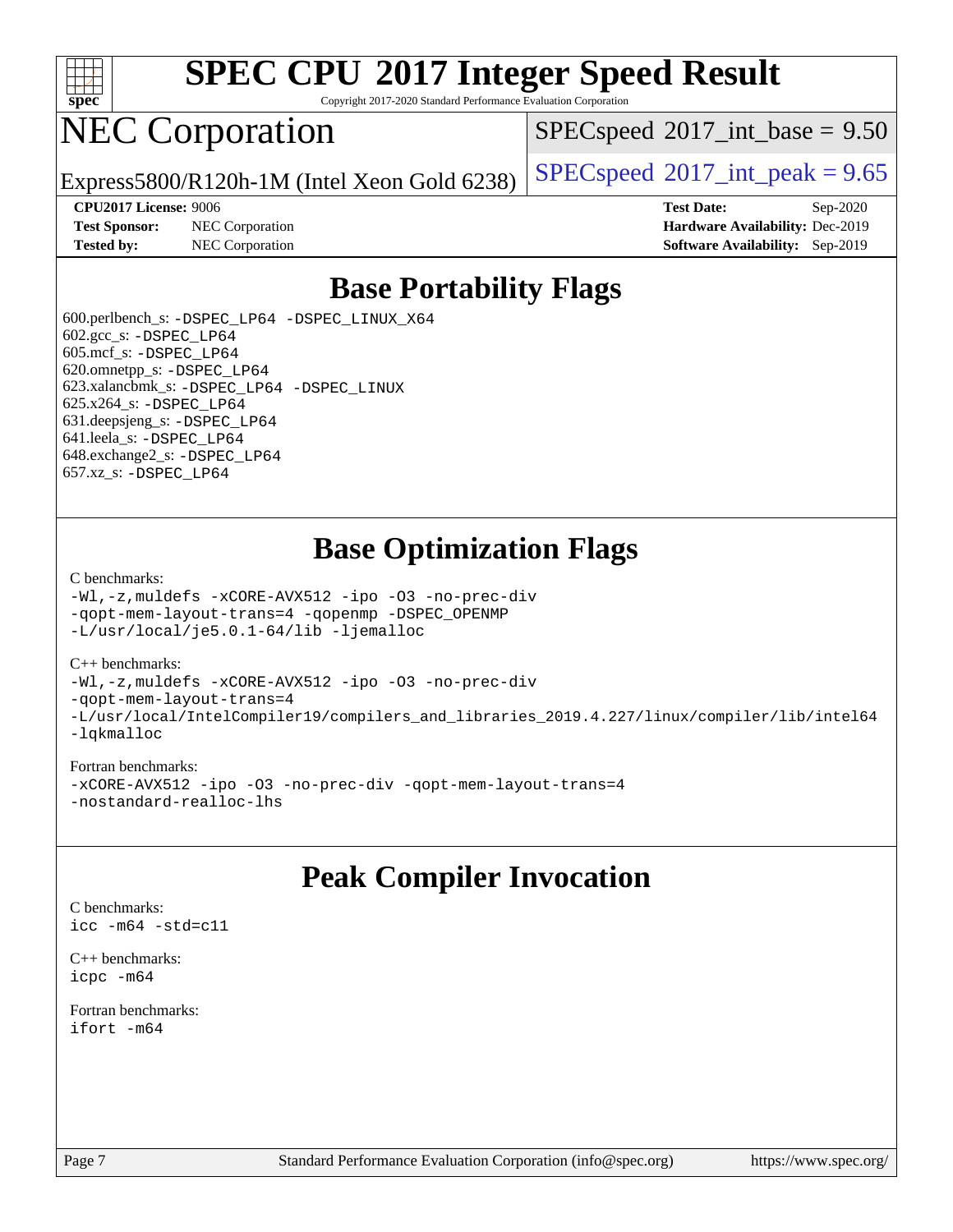

Copyright 2017-2020 Standard Performance Evaluation Corporation

# NEC Corporation

 $SPECspeed^{\circ}2017\_int\_base = 9.50$  $SPECspeed^{\circ}2017\_int\_base = 9.50$ 

Express5800/R120h-1M (Intel Xeon Gold 6238) [SPECspeed](http://www.spec.org/auto/cpu2017/Docs/result-fields.html#SPECspeed2017intpeak)<sup>®</sup>[2017\\_int\\_peak = 9](http://www.spec.org/auto/cpu2017/Docs/result-fields.html#SPECspeed2017intpeak).65

**[Test Sponsor:](http://www.spec.org/auto/cpu2017/Docs/result-fields.html#TestSponsor)** NEC Corporation **[Hardware Availability:](http://www.spec.org/auto/cpu2017/Docs/result-fields.html#HardwareAvailability)** Dec-2019

**[CPU2017 License:](http://www.spec.org/auto/cpu2017/Docs/result-fields.html#CPU2017License)** 9006 **[Test Date:](http://www.spec.org/auto/cpu2017/Docs/result-fields.html#TestDate)** Sep-2020 **[Tested by:](http://www.spec.org/auto/cpu2017/Docs/result-fields.html#Testedby)** NEC Corporation **[Software Availability:](http://www.spec.org/auto/cpu2017/Docs/result-fields.html#SoftwareAvailability)** Sep-2019

### **[Peak Portability Flags](http://www.spec.org/auto/cpu2017/Docs/result-fields.html#PeakPortabilityFlags)**

Same as Base Portability Flags

### **[Peak Optimization Flags](http://www.spec.org/auto/cpu2017/Docs/result-fields.html#PeakOptimizationFlags)**

[C benchmarks](http://www.spec.org/auto/cpu2017/Docs/result-fields.html#Cbenchmarks):

600.perlbench\_s:  $-W1$ , -z, muldefs [-prof-gen](http://www.spec.org/cpu2017/results/res2020q4/cpu2017-20200928-24119.flags.html#user_peakPASS1_CFLAGSPASS1_LDFLAGS600_perlbench_s_prof_gen_5aa4926d6013ddb2a31985c654b3eb18169fc0c6952a63635c234f711e6e63dd76e94ad52365559451ec499a2cdb89e4dc58ba4c67ef54ca681ffbe1461d6b36)(pass 1) [-prof-use](http://www.spec.org/cpu2017/results/res2020q4/cpu2017-20200928-24119.flags.html#user_peakPASS2_CFLAGSPASS2_LDFLAGS600_perlbench_s_prof_use_1a21ceae95f36a2b53c25747139a6c16ca95bd9def2a207b4f0849963b97e94f5260e30a0c64f4bb623698870e679ca08317ef8150905d41bd88c6f78df73f19)(pass 2) -02 [-xCORE-AVX512](http://www.spec.org/cpu2017/results/res2020q4/cpu2017-20200928-24119.flags.html#user_peakPASS2_COPTIMIZE600_perlbench_s_f-xCORE-AVX512) [-qopt-mem-layout-trans=4](http://www.spec.org/cpu2017/results/res2020q4/cpu2017-20200928-24119.flags.html#user_peakPASS1_COPTIMIZEPASS2_COPTIMIZE600_perlbench_s_f-qopt-mem-layout-trans_fa39e755916c150a61361b7846f310bcdf6f04e385ef281cadf3647acec3f0ae266d1a1d22d972a7087a248fd4e6ca390a3634700869573d231a252c784941a8) [-ipo](http://www.spec.org/cpu2017/results/res2020q4/cpu2017-20200928-24119.flags.html#user_peakPASS2_COPTIMIZE600_perlbench_s_f-ipo) [-O3](http://www.spec.org/cpu2017/results/res2020q4/cpu2017-20200928-24119.flags.html#user_peakPASS2_COPTIMIZE600_perlbench_s_f-O3) [-no-prec-div](http://www.spec.org/cpu2017/results/res2020q4/cpu2017-20200928-24119.flags.html#user_peakPASS2_COPTIMIZE600_perlbench_s_f-no-prec-div) [-DSPEC\\_SUPPRESS\\_OPENMP](http://www.spec.org/cpu2017/results/res2020q4/cpu2017-20200928-24119.flags.html#suite_peakPASS1_COPTIMIZE600_perlbench_s_DSPEC_SUPPRESS_OPENMP) [-qopenmp](http://www.spec.org/cpu2017/results/res2020q4/cpu2017-20200928-24119.flags.html#user_peakPASS2_COPTIMIZE600_perlbench_s_qopenmp_16be0c44f24f464004c6784a7acb94aca937f053568ce72f94b139a11c7c168634a55f6653758ddd83bcf7b8463e8028bb0b48b77bcddc6b78d5d95bb1df2967) [-DSPEC\\_OPENMP](http://www.spec.org/cpu2017/results/res2020q4/cpu2017-20200928-24119.flags.html#suite_peakPASS2_COPTIMIZE600_perlbench_s_DSPEC_OPENMP) [-fno-strict-overflow](http://www.spec.org/cpu2017/results/res2020q4/cpu2017-20200928-24119.flags.html#user_peakEXTRA_OPTIMIZE600_perlbench_s_f-fno-strict-overflow) [-L/usr/local/je5.0.1-64/lib](http://www.spec.org/cpu2017/results/res2020q4/cpu2017-20200928-24119.flags.html#user_peakEXTRA_LIBS600_perlbench_s_jemalloc_link_path64_4b10a636b7bce113509b17f3bd0d6226c5fb2346b9178c2d0232c14f04ab830f976640479e5c33dc2bcbbdad86ecfb6634cbbd4418746f06f368b512fced5394) [-ljemalloc](http://www.spec.org/cpu2017/results/res2020q4/cpu2017-20200928-24119.flags.html#user_peakEXTRA_LIBS600_perlbench_s_jemalloc_link_lib_d1249b907c500fa1c0672f44f562e3d0f79738ae9e3c4a9c376d49f265a04b9c99b167ecedbf6711b3085be911c67ff61f150a17b3472be731631ba4d0471706)

 602.gcc\_s: [-Wl,-z,muldefs](http://www.spec.org/cpu2017/results/res2020q4/cpu2017-20200928-24119.flags.html#user_peakEXTRA_LDFLAGS602_gcc_s_link_force_multiple1_b4cbdb97b34bdee9ceefcfe54f4c8ea74255f0b02a4b23e853cdb0e18eb4525ac79b5a88067c842dd0ee6996c24547a27a4b99331201badda8798ef8a743f577) [-prof-gen](http://www.spec.org/cpu2017/results/res2020q4/cpu2017-20200928-24119.flags.html#user_peakPASS1_CFLAGSPASS1_LDFLAGS602_gcc_s_prof_gen_5aa4926d6013ddb2a31985c654b3eb18169fc0c6952a63635c234f711e6e63dd76e94ad52365559451ec499a2cdb89e4dc58ba4c67ef54ca681ffbe1461d6b36)(pass 1) [-prof-use](http://www.spec.org/cpu2017/results/res2020q4/cpu2017-20200928-24119.flags.html#user_peakPASS2_CFLAGSPASS2_LDFLAGS602_gcc_s_prof_use_1a21ceae95f36a2b53c25747139a6c16ca95bd9def2a207b4f0849963b97e94f5260e30a0c64f4bb623698870e679ca08317ef8150905d41bd88c6f78df73f19)(pass 2) [-O2](http://www.spec.org/cpu2017/results/res2020q4/cpu2017-20200928-24119.flags.html#user_peakPASS1_COPTIMIZE602_gcc_s_f-O2) [-xCORE-AVX512](http://www.spec.org/cpu2017/results/res2020q4/cpu2017-20200928-24119.flags.html#user_peakPASS2_COPTIMIZE602_gcc_s_f-xCORE-AVX512) [-qopt-mem-layout-trans=4](http://www.spec.org/cpu2017/results/res2020q4/cpu2017-20200928-24119.flags.html#user_peakPASS1_COPTIMIZEPASS2_COPTIMIZE602_gcc_s_f-qopt-mem-layout-trans_fa39e755916c150a61361b7846f310bcdf6f04e385ef281cadf3647acec3f0ae266d1a1d22d972a7087a248fd4e6ca390a3634700869573d231a252c784941a8) [-ipo](http://www.spec.org/cpu2017/results/res2020q4/cpu2017-20200928-24119.flags.html#user_peakPASS2_COPTIMIZE602_gcc_s_f-ipo) [-O3](http://www.spec.org/cpu2017/results/res2020q4/cpu2017-20200928-24119.flags.html#user_peakPASS2_COPTIMIZE602_gcc_s_f-O3) [-no-prec-div](http://www.spec.org/cpu2017/results/res2020q4/cpu2017-20200928-24119.flags.html#user_peakPASS2_COPTIMIZE602_gcc_s_f-no-prec-div) [-DSPEC\\_SUPPRESS\\_OPENMP](http://www.spec.org/cpu2017/results/res2020q4/cpu2017-20200928-24119.flags.html#suite_peakPASS1_COPTIMIZE602_gcc_s_DSPEC_SUPPRESS_OPENMP) [-L/usr/local/je5.0.1-64/lib](http://www.spec.org/cpu2017/results/res2020q4/cpu2017-20200928-24119.flags.html#user_peakEXTRA_LIBS602_gcc_s_jemalloc_link_path64_4b10a636b7bce113509b17f3bd0d6226c5fb2346b9178c2d0232c14f04ab830f976640479e5c33dc2bcbbdad86ecfb6634cbbd4418746f06f368b512fced5394) [-ljemalloc](http://www.spec.org/cpu2017/results/res2020q4/cpu2017-20200928-24119.flags.html#user_peakEXTRA_LIBS602_gcc_s_jemalloc_link_lib_d1249b907c500fa1c0672f44f562e3d0f79738ae9e3c4a9c376d49f265a04b9c99b167ecedbf6711b3085be911c67ff61f150a17b3472be731631ba4d0471706)

 605.mcf\_s: [-Wl,-z,muldefs](http://www.spec.org/cpu2017/results/res2020q4/cpu2017-20200928-24119.flags.html#user_peakEXTRA_LDFLAGS605_mcf_s_link_force_multiple1_b4cbdb97b34bdee9ceefcfe54f4c8ea74255f0b02a4b23e853cdb0e18eb4525ac79b5a88067c842dd0ee6996c24547a27a4b99331201badda8798ef8a743f577) [-prof-gen](http://www.spec.org/cpu2017/results/res2020q4/cpu2017-20200928-24119.flags.html#user_peakPASS1_CFLAGSPASS1_LDFLAGS605_mcf_s_prof_gen_5aa4926d6013ddb2a31985c654b3eb18169fc0c6952a63635c234f711e6e63dd76e94ad52365559451ec499a2cdb89e4dc58ba4c67ef54ca681ffbe1461d6b36)(pass 1) [-prof-use](http://www.spec.org/cpu2017/results/res2020q4/cpu2017-20200928-24119.flags.html#user_peakPASS2_CFLAGSPASS2_LDFLAGS605_mcf_s_prof_use_1a21ceae95f36a2b53c25747139a6c16ca95bd9def2a207b4f0849963b97e94f5260e30a0c64f4bb623698870e679ca08317ef8150905d41bd88c6f78df73f19)(pass 2) [-ipo](http://www.spec.org/cpu2017/results/res2020q4/cpu2017-20200928-24119.flags.html#user_peakPASS1_COPTIMIZEPASS2_COPTIMIZE605_mcf_s_f-ipo) [-xCORE-AVX512](http://www.spec.org/cpu2017/results/res2020q4/cpu2017-20200928-24119.flags.html#user_peakPASS2_COPTIMIZE605_mcf_s_f-xCORE-AVX512) [-O3](http://www.spec.org/cpu2017/results/res2020q4/cpu2017-20200928-24119.flags.html#user_peakPASS1_COPTIMIZEPASS2_COPTIMIZE605_mcf_s_f-O3) [-no-prec-div](http://www.spec.org/cpu2017/results/res2020q4/cpu2017-20200928-24119.flags.html#user_peakPASS1_COPTIMIZEPASS2_COPTIMIZE605_mcf_s_f-no-prec-div) [-qopt-mem-layout-trans=4](http://www.spec.org/cpu2017/results/res2020q4/cpu2017-20200928-24119.flags.html#user_peakPASS1_COPTIMIZEPASS2_COPTIMIZE605_mcf_s_f-qopt-mem-layout-trans_fa39e755916c150a61361b7846f310bcdf6f04e385ef281cadf3647acec3f0ae266d1a1d22d972a7087a248fd4e6ca390a3634700869573d231a252c784941a8) [-DSPEC\\_SUPPRESS\\_OPENMP](http://www.spec.org/cpu2017/results/res2020q4/cpu2017-20200928-24119.flags.html#suite_peakPASS1_COPTIMIZE605_mcf_s_DSPEC_SUPPRESS_OPENMP) [-qopenmp](http://www.spec.org/cpu2017/results/res2020q4/cpu2017-20200928-24119.flags.html#user_peakPASS2_COPTIMIZE605_mcf_s_qopenmp_16be0c44f24f464004c6784a7acb94aca937f053568ce72f94b139a11c7c168634a55f6653758ddd83bcf7b8463e8028bb0b48b77bcddc6b78d5d95bb1df2967) [-DSPEC\\_OPENMP](http://www.spec.org/cpu2017/results/res2020q4/cpu2017-20200928-24119.flags.html#suite_peakPASS2_COPTIMIZE605_mcf_s_DSPEC_OPENMP) [-L/usr/local/je5.0.1-64/lib](http://www.spec.org/cpu2017/results/res2020q4/cpu2017-20200928-24119.flags.html#user_peakEXTRA_LIBS605_mcf_s_jemalloc_link_path64_4b10a636b7bce113509b17f3bd0d6226c5fb2346b9178c2d0232c14f04ab830f976640479e5c33dc2bcbbdad86ecfb6634cbbd4418746f06f368b512fced5394) [-ljemalloc](http://www.spec.org/cpu2017/results/res2020q4/cpu2017-20200928-24119.flags.html#user_peakEXTRA_LIBS605_mcf_s_jemalloc_link_lib_d1249b907c500fa1c0672f44f562e3d0f79738ae9e3c4a9c376d49f265a04b9c99b167ecedbf6711b3085be911c67ff61f150a17b3472be731631ba4d0471706)

 625.x264\_s: [-Wl,-z,muldefs](http://www.spec.org/cpu2017/results/res2020q4/cpu2017-20200928-24119.flags.html#user_peakEXTRA_LDFLAGS625_x264_s_link_force_multiple1_b4cbdb97b34bdee9ceefcfe54f4c8ea74255f0b02a4b23e853cdb0e18eb4525ac79b5a88067c842dd0ee6996c24547a27a4b99331201badda8798ef8a743f577) [-xCORE-AVX512](http://www.spec.org/cpu2017/results/res2020q4/cpu2017-20200928-24119.flags.html#user_peakCOPTIMIZE625_x264_s_f-xCORE-AVX512) [-ipo](http://www.spec.org/cpu2017/results/res2020q4/cpu2017-20200928-24119.flags.html#user_peakCOPTIMIZE625_x264_s_f-ipo) [-O3](http://www.spec.org/cpu2017/results/res2020q4/cpu2017-20200928-24119.flags.html#user_peakCOPTIMIZE625_x264_s_f-O3) [-no-prec-div](http://www.spec.org/cpu2017/results/res2020q4/cpu2017-20200928-24119.flags.html#user_peakCOPTIMIZE625_x264_s_f-no-prec-div) [-qopt-mem-layout-trans=4](http://www.spec.org/cpu2017/results/res2020q4/cpu2017-20200928-24119.flags.html#user_peakCOPTIMIZE625_x264_s_f-qopt-mem-layout-trans_fa39e755916c150a61361b7846f310bcdf6f04e385ef281cadf3647acec3f0ae266d1a1d22d972a7087a248fd4e6ca390a3634700869573d231a252c784941a8) [-qopenmp](http://www.spec.org/cpu2017/results/res2020q4/cpu2017-20200928-24119.flags.html#user_peakCOPTIMIZE625_x264_s_qopenmp_16be0c44f24f464004c6784a7acb94aca937f053568ce72f94b139a11c7c168634a55f6653758ddd83bcf7b8463e8028bb0b48b77bcddc6b78d5d95bb1df2967) [-DSPEC\\_OPENMP](http://www.spec.org/cpu2017/results/res2020q4/cpu2017-20200928-24119.flags.html#suite_peakCOPTIMIZE625_x264_s_DSPEC_OPENMP) [-L/usr/local/je5.0.1-64/lib](http://www.spec.org/cpu2017/results/res2020q4/cpu2017-20200928-24119.flags.html#user_peakEXTRA_LIBS625_x264_s_jemalloc_link_path64_4b10a636b7bce113509b17f3bd0d6226c5fb2346b9178c2d0232c14f04ab830f976640479e5c33dc2bcbbdad86ecfb6634cbbd4418746f06f368b512fced5394) [-ljemalloc](http://www.spec.org/cpu2017/results/res2020q4/cpu2017-20200928-24119.flags.html#user_peakEXTRA_LIBS625_x264_s_jemalloc_link_lib_d1249b907c500fa1c0672f44f562e3d0f79738ae9e3c4a9c376d49f265a04b9c99b167ecedbf6711b3085be911c67ff61f150a17b3472be731631ba4d0471706)

 657.xz\_s: [-Wl,-z,muldefs](http://www.spec.org/cpu2017/results/res2020q4/cpu2017-20200928-24119.flags.html#user_peakEXTRA_LDFLAGS657_xz_s_link_force_multiple1_b4cbdb97b34bdee9ceefcfe54f4c8ea74255f0b02a4b23e853cdb0e18eb4525ac79b5a88067c842dd0ee6996c24547a27a4b99331201badda8798ef8a743f577) [-prof-gen](http://www.spec.org/cpu2017/results/res2020q4/cpu2017-20200928-24119.flags.html#user_peakPASS1_CFLAGSPASS1_LDFLAGS657_xz_s_prof_gen_5aa4926d6013ddb2a31985c654b3eb18169fc0c6952a63635c234f711e6e63dd76e94ad52365559451ec499a2cdb89e4dc58ba4c67ef54ca681ffbe1461d6b36)(pass 1) [-prof-use](http://www.spec.org/cpu2017/results/res2020q4/cpu2017-20200928-24119.flags.html#user_peakPASS2_CFLAGSPASS2_LDFLAGS657_xz_s_prof_use_1a21ceae95f36a2b53c25747139a6c16ca95bd9def2a207b4f0849963b97e94f5260e30a0c64f4bb623698870e679ca08317ef8150905d41bd88c6f78df73f19)(pass 2) [-O2](http://www.spec.org/cpu2017/results/res2020q4/cpu2017-20200928-24119.flags.html#user_peakPASS1_COPTIMIZE657_xz_s_f-O2) [-xCORE-AVX512](http://www.spec.org/cpu2017/results/res2020q4/cpu2017-20200928-24119.flags.html#user_peakPASS2_COPTIMIZE657_xz_s_f-xCORE-AVX512) [-qopt-mem-layout-trans=4](http://www.spec.org/cpu2017/results/res2020q4/cpu2017-20200928-24119.flags.html#user_peakPASS1_COPTIMIZEPASS2_COPTIMIZE657_xz_s_f-qopt-mem-layout-trans_fa39e755916c150a61361b7846f310bcdf6f04e385ef281cadf3647acec3f0ae266d1a1d22d972a7087a248fd4e6ca390a3634700869573d231a252c784941a8) [-ipo](http://www.spec.org/cpu2017/results/res2020q4/cpu2017-20200928-24119.flags.html#user_peakPASS2_COPTIMIZE657_xz_s_f-ipo) [-O3](http://www.spec.org/cpu2017/results/res2020q4/cpu2017-20200928-24119.flags.html#user_peakPASS2_COPTIMIZE657_xz_s_f-O3) [-no-prec-div](http://www.spec.org/cpu2017/results/res2020q4/cpu2017-20200928-24119.flags.html#user_peakPASS2_COPTIMIZE657_xz_s_f-no-prec-div) [-DSPEC\\_SUPPRESS\\_OPENMP](http://www.spec.org/cpu2017/results/res2020q4/cpu2017-20200928-24119.flags.html#suite_peakPASS1_COPTIMIZE657_xz_s_DSPEC_SUPPRESS_OPENMP) [-qopenmp](http://www.spec.org/cpu2017/results/res2020q4/cpu2017-20200928-24119.flags.html#user_peakPASS2_COPTIMIZE657_xz_s_qopenmp_16be0c44f24f464004c6784a7acb94aca937f053568ce72f94b139a11c7c168634a55f6653758ddd83bcf7b8463e8028bb0b48b77bcddc6b78d5d95bb1df2967) [-DSPEC\\_OPENMP](http://www.spec.org/cpu2017/results/res2020q4/cpu2017-20200928-24119.flags.html#suite_peakPASS2_COPTIMIZE657_xz_s_DSPEC_OPENMP) [-L/usr/local/je5.0.1-64/lib](http://www.spec.org/cpu2017/results/res2020q4/cpu2017-20200928-24119.flags.html#user_peakEXTRA_LIBS657_xz_s_jemalloc_link_path64_4b10a636b7bce113509b17f3bd0d6226c5fb2346b9178c2d0232c14f04ab830f976640479e5c33dc2bcbbdad86ecfb6634cbbd4418746f06f368b512fced5394) [-ljemalloc](http://www.spec.org/cpu2017/results/res2020q4/cpu2017-20200928-24119.flags.html#user_peakEXTRA_LIBS657_xz_s_jemalloc_link_lib_d1249b907c500fa1c0672f44f562e3d0f79738ae9e3c4a9c376d49f265a04b9c99b167ecedbf6711b3085be911c67ff61f150a17b3472be731631ba4d0471706)

[C++ benchmarks:](http://www.spec.org/auto/cpu2017/Docs/result-fields.html#CXXbenchmarks)

620.omnetpp\_s: basepeak = yes

```
 623.xalancbmk_s: -Wl,-z,muldefs -xCORE-AVX512 -ipo -O3 -no-prec-div
-qopt-mem-layout-trans=4
-L/usr/local/IntelCompiler19/compilers_and_libraries_2019.4.227/linux/compiler/lib/intel64
-lqkmalloc
```
631.deepsjeng\_s: basepeak = yes

641.leela\_s: Same as 623.xalancbmk\_s

**(Continued on next page)**